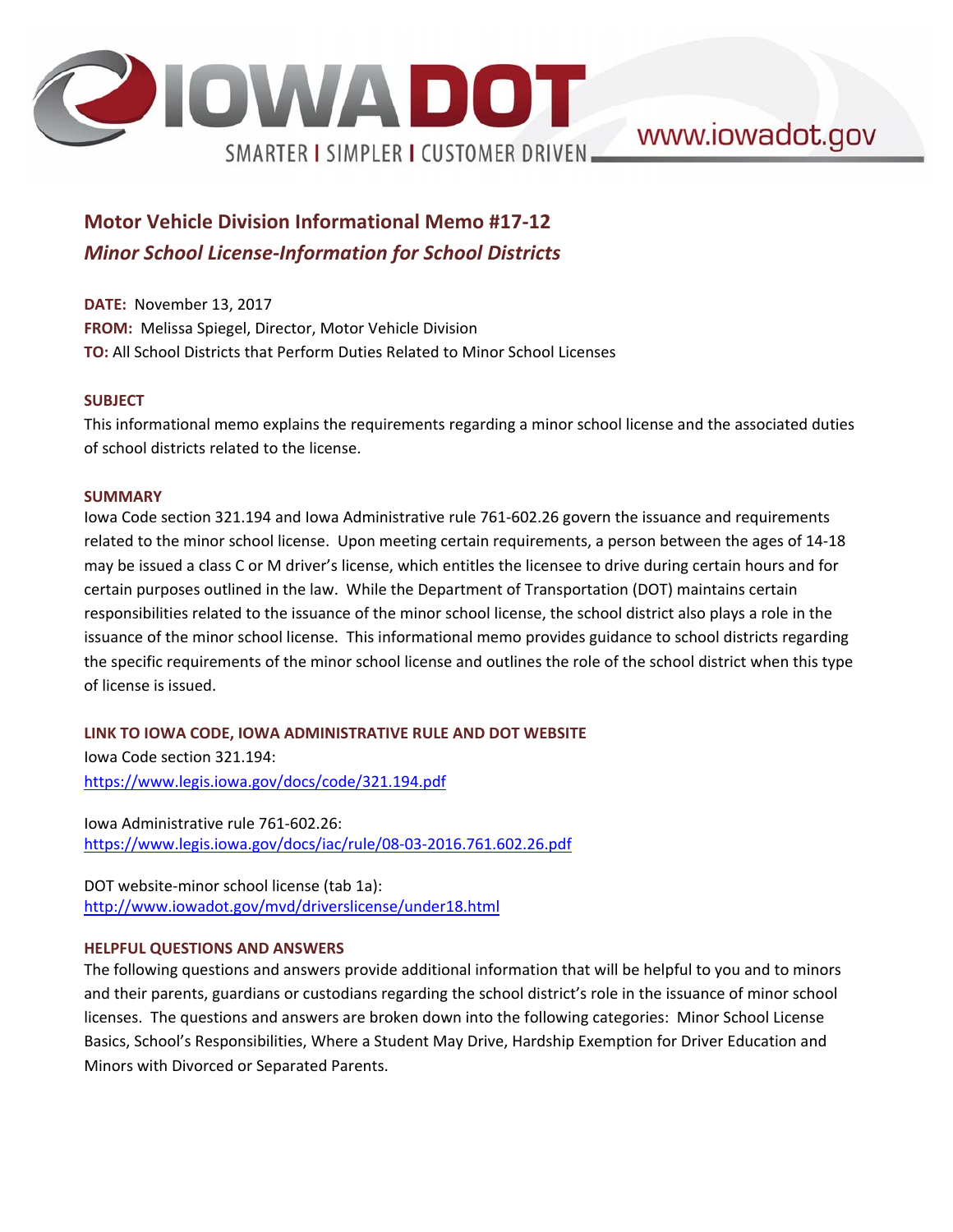### **MINOR SCHOOL LICENSE BASICS**

#### **HOW DOES A MINOR GET A SCHOOL LICENSE?**

A minor may obtain a school license if they meet the following requirements:

- Must be at least 14 1/2 years old.
- Complete an Iowa-approved driver education course, unless they qualify for a hardship exemption.
- Hold an instruction permit and a clean driving record for at least six consecutive months immediately before applying for your minor school license.
- Live one mile or more from the school the minor is enrolled in, unless a special need exists. If they have more than one residence, where they live is the location they reside the majority of the time.
- Minor's school superintendent, principal, or school board chair AND minor's parent or guardian must sign the Affidavit for School License (form 430021) available at any driver's license issuance site or online.
- Along with providing the completed Affidavit for School license, a minor may be required to complete a drive test at the driver's license issuance site.

### **WHAT CAN THE MINOR DO WITH THIS LICENSE?**

This license allows the minor to drive without adult supervision between the hours of 5 a.m. and 10 p.m. for the following:

- Drive from home to school(s) of enrollment or school-sponsored activities using the most direct and accessible route. Activities must be at the school(s) of enrollment.
- Drive to a school that is not their school of enrollment to participate in extracurricular activities. Activities must be conducted at a site, facility or school designated for the activities under a sharing agreement between schools, or the activities must be conducted in a contiguous (bordering) school district at a site or facility that the school district they are enrolled in has designated to accommodate extracurricular activities (even though not conducted under a sharing agreement with another school).
- Drive to and from home to the closest school bus stop.
- Stop for fuel while on route or at the closest filling station off route.
- May also drive at any time with adult supervision. Adult supervision means the parent, guardian, custodian, an immediate family member at least 21 years of age, a driver education instructor, or a person at least 25 years of age with written permission from your parent, guardian, or custodian. The supervising adult must possess a valid driver's license.

#### **WHAT CAN'T THE MINOR DO WITH THIS LICENSE?**

The license does not allow the minor to do the following:

 Use a cell phone, smartphone, tablet, or other electronic communication or entertainment device while driving.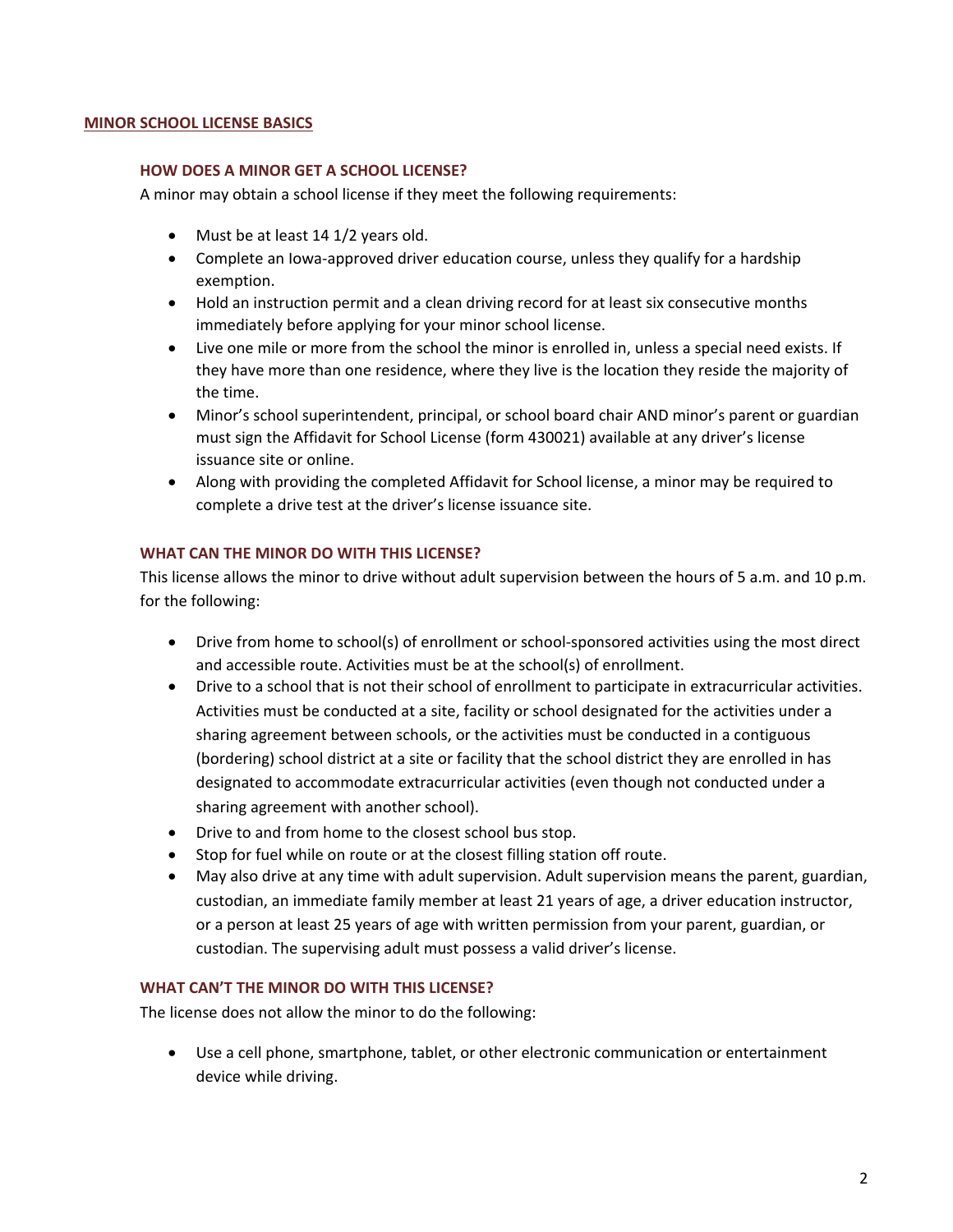- Carry more than one minor passenger that is not a relative when driving without adult supervision. A relative means someone that is a brother, sister, step‐brother, step‐sister, or another minor living in the household.
- Drive to a school that is not your school of enrollment to participate in extracurricular activities if the activities are not in a contiguous (bordering) school district and are not held at a site, facility, or school designated for the activity under a sharing agreement between schools or are not conducted at a site or facility that the school district you are enrolled in has designated to accommodate extracurricular activities. See the 'Where a Student May Drive' section below for further clarification.
- Carry more passengers than the number of seat belts in your vehicle, even when driving with adult supervision.

### **SCHOOL'S RESPONSIBILITIES**

# **WHAT IS THE SCHOOL DISTRICT REQUIRED TO DO FOR A MINOR TO OBTAIN A MINOR SCHOOL LICENSE?**

A school district is required to complete the "School Statement of Necessity" on the minor school license application form. This part of the form certifies that the student lives at least one mile from the school or the school board has otherwise determined that a special need exists for the student to obtain a minor school license.

Iowa Code section 321.194 requires the school district to develop and adopt a policy establishing the criteria that a school district administrator will use to approve or deny certification that a need exists for the minor school license.

#### **IS THE STATEMENT OF NECESSITY REQURED TO BE ON A CERTAIN FORM?**

Yes. The statement of necessity must be on Form 430021 (Affidavit of Minor School License). https://forms.iowadot.gov/FormsMgt/External/430021.pdf

### **IS THE "SCHOOL STATEMENT OF NECESSITY" REQUIRED BY LAW?**

Yes. Iowa Code section 321.194 requires each application for a minor school license to include a statement from the school board, superintendent, or principal if authorized by the superintendent, to certify that a need exists for the license.

#### **WHAT SCHOOL OFFICIAL MUST SIGN THE FORM?**

The form must be signed by the superintendent of the school, the chairperson of the school board or the principal of the school if authorized by the superintendent.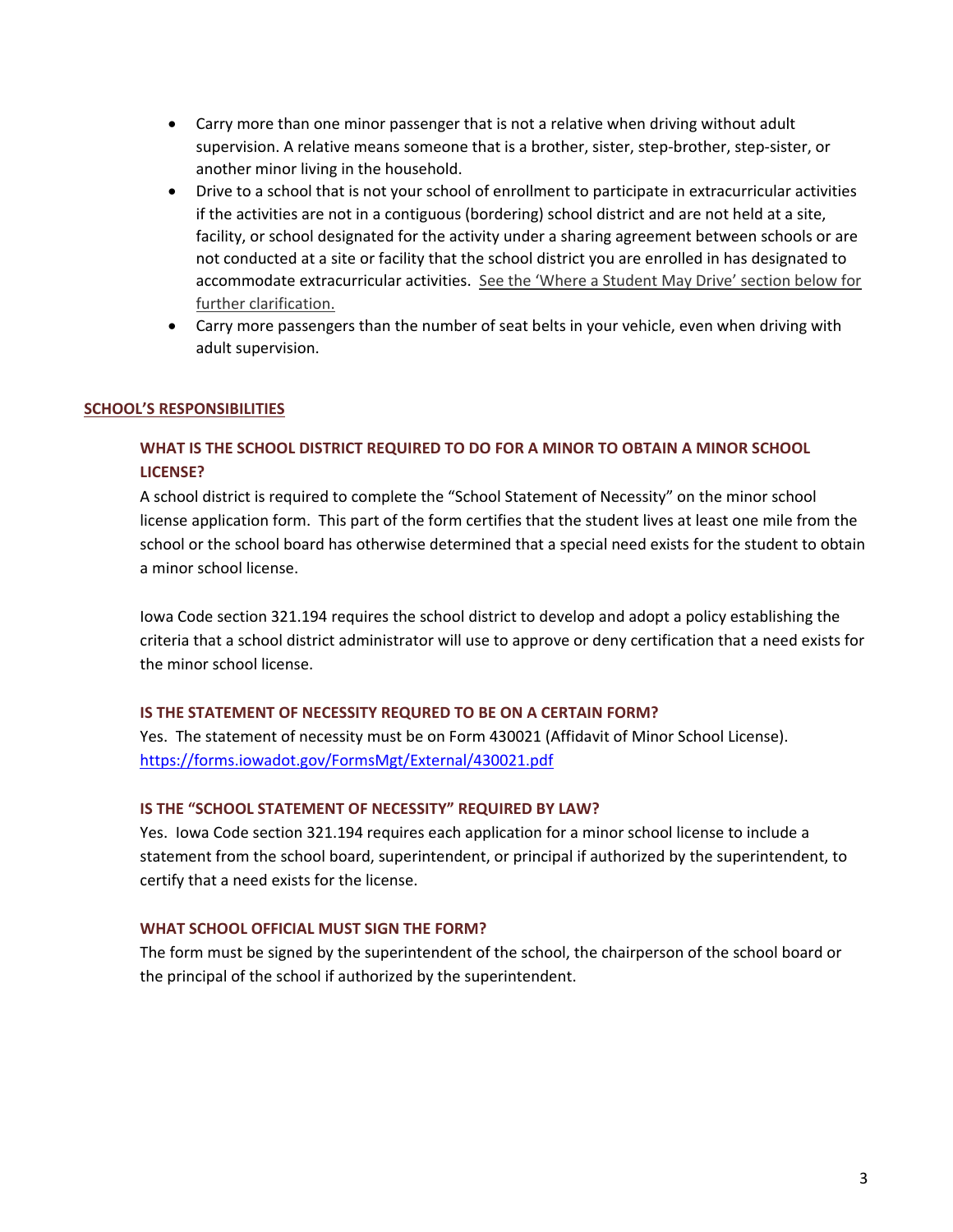# **ARE THERE ANY PARTICULAR CRITERIA A SCHOOL BOARD MUST FOLLOW IF WAIVING THE REQUIREMENT TO LIVE AT LEAST ONE MILE FROM THE SCHOOL?**

There is no prescribed standard that a school board must follow; however, Iowa law requires the school district to develop and adopt a policy establishing the criteria that a school district administrator will use to approve or deny certification that a need exists for the minor school license.

# **DOES THE SCHOOL HAVE THE AUTHORITY TO ASK FOR THE MINOR SCHOOL LICENSE TO BE WITHDRAWN FOR VIOLATIONS OF THE TERMS OF THE LICENSE?**

Yes, Iowa Administrative Rule 761—615.21 provides the DOT may suspend a minor's school license when the department receives written notice, including from a school superintendent or superintendent's designee that the licensee has violated the restrictions of the license.

### **WHERE A STUDENT MAY DRIVE**

### **DID THE REQUIREMENTS REGARDING EXTRACURRICLUAR ACTIVITIES CHANGE IN 2016?**

Yes. Previously, a student with a minor school license could only use the license to drive to extracurricular activities that were conducted outside their school district if the activities were conducted under a sharing agreement with another school. This created obstacles for students in schools that designated practices and other activities at locations outside the district, but are not conducted under a sharing agreement with another school.

Legislation passed during the 2016 session eliminated this obstacle. Now, students may drive without adult supervision for the purpose of participating in extracurricular activities conducted outside the school district they are enrolled in, as long as:

- o The activities are conducted at a site, facility or school designated for the activities under a sharing agreement between schools, or
- o The activities are conducted in the school district of enrollment or in a contiguous (bordering) school district, and at a site or facility that the school district they are enrolled in has designated to accommodate extracurricular activities (even if not conducted under a sharing agreement with another school).

For example, the Johnston Community School District conducts its bowling practices at a bowling alley in the Des Moines School District, and even though there is no sharing agreement between the schools for this activity, a student on a minor school license may drive to the bowling practice because the districts are contiguous and the activity is conducted at a site or facility designated by the Johnston Community School District for extracurricular activities.

#### **DID LEGISLATION CHANGE THE REQUIREMENTS REGARDING EXTRACURRICULAR ACTIVTIES?**

Yes, during the 2016 legislative session, Iowa Acts, 2016, House File 2437, Division III, Section 33, amended section 321.194 of the Iowa Code:

https://www.legis.iowa.gov/docs/publications/LGE/86/Attachments/HF2437\_GovLetter.pdf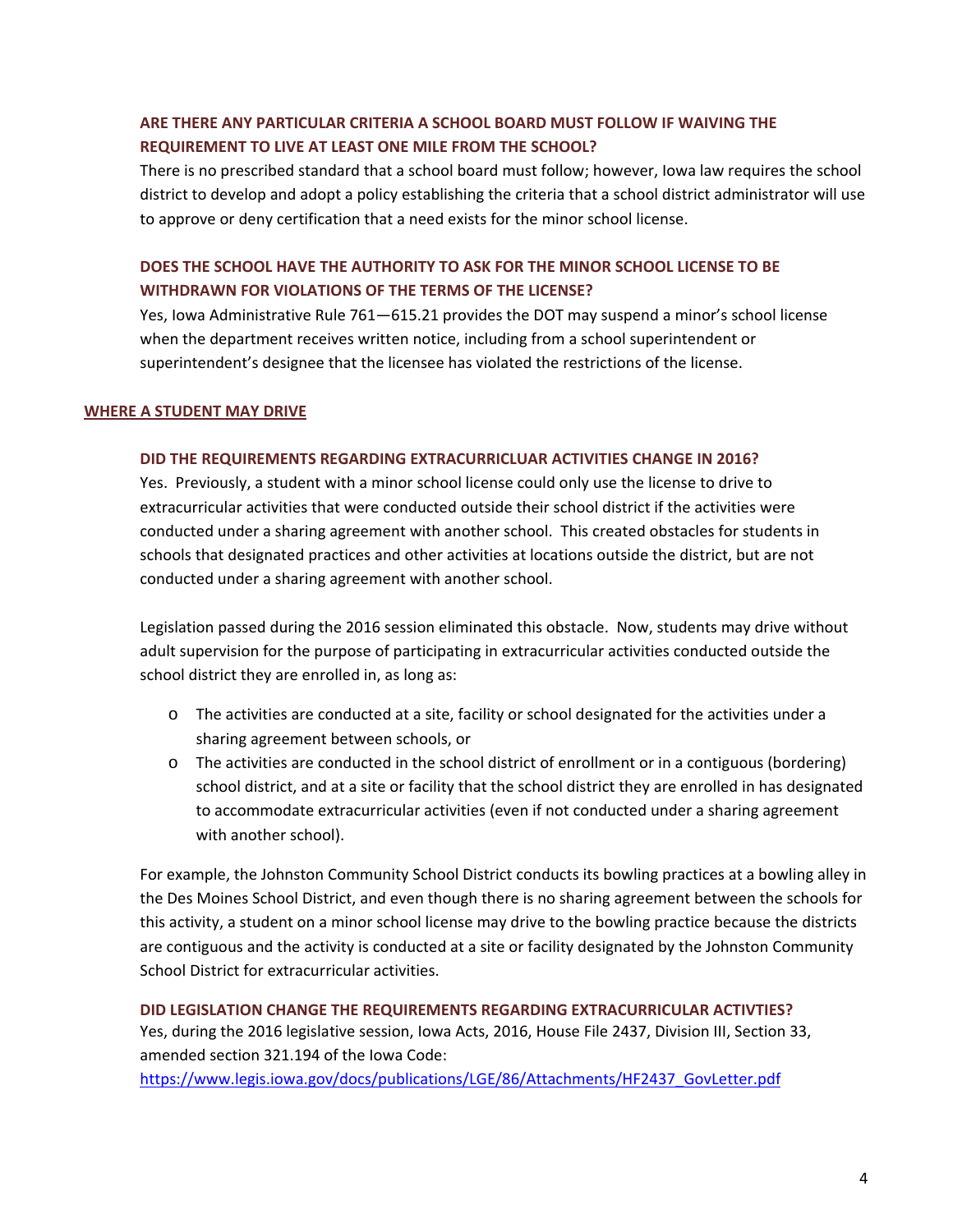### **CAN A MINOR SCHOOL LICENSE BE USED TO DRIVE TO CLASSES IN A BORDERING DISTRICT IF THERE IS A SHARING AGREEMENT BETWEEN THAT SCHOOL AND THE SCHOOL DISTRICT OF RESIDENCE?**

Yes. Iowa Code section 321.194(3)(b), as amended by HF 2437, allows for a minor school license to be issued for purposes of attending school which is not in the school district of residence if the district is contiguous and there is a sharing agreement between the school in the contiguous district and the school district of residence or if the student has open enrolled into the contiguous school district.

# **CAN A STUDENT USE A MINOR SCHOOL LICENSE TO ATTEND AN EXTRACURRICULAR ACTIVITY THEY DO NOT PARTICIPATE IN?**

Yes. As long as the extracurricular activity is taking place within the school district of enrollment. If the student wishes to use a minor school license to attend an extracurricular activity outside the school district of enrollment, they may only do so if they are actually participating in the activity, not merely spectating, and they are still geographically limited to driving only to a contiguous school district.

# **CAN A STUDENT DRIVE TO TEAM PRACTICES IN A NON‐CONTIGUOUS DISTRICT IF THE TWO SCHOOL DISTRICTS HAVE A WHOLE GRADE SHARING AGREEMENT?**

No. While the law does allow use of the minor school license for purposes of driving to a school because of a grade‐sharing agreement, it must be in a contiguous district.

# **CAN A STUDENT USE A MINOR SCHOOL LICENSE IF THEY ARE OPEN‐ENROLLED IN A SCHOOL DISTRICT WHICH IS NOT CONTIGUOUS TO THEIR DISTRICT OF RESIDENCE?**

No. The open enrollment school must be in a contiguous district.

# **CAN THE MINOR SCHOOL LICENSE BE USED TO DRIVE TO PRACTICE AT ANOTHER SCHOOL IN THE SCHOOL DISTRICT OF ENROLLMENT? ARE THERE ANY PASSENGER RESTRICTIONS?**

Yes. The student may drive to practice at another school as long as it is within the school district of enrollment or within a contiguous (bordering) school district. The student is restricted to one minor unrelated passenger unless accompanied by an adult. Minor unrelated passengers do not include siblings, step-siblings or other children residing in the same household.

# **CAN THE MINOR SCHOOL LICENSE BE USED TO DRIVE TO "UNOFFICIAL" PRACTICES PRIOR TO THE START OF SCHOOL‐SANCTIONED PRACTICES?**

No. Driving must be for school sponsored activities and does not include "unofficial" practices that are sometimes conducted as teambuilding events before official school-sanctioned practices begin.

# **CAN THE MINOR SCHOOL LICENSE BE USED TO DROP‐OFF SIBLINGS AT EXTRACURRICULAR ACTIVITIES FOR WHICH THE LICENSEE IS NOT PARTICIPATING OR SPECTATING?**

No. Iowa Code section 321.194 states that the "holder" of the license may use the minor school license for purposes of attending school and for the purposes of attending or participating in extracurricular activities, and does not permit driving for any other purpose.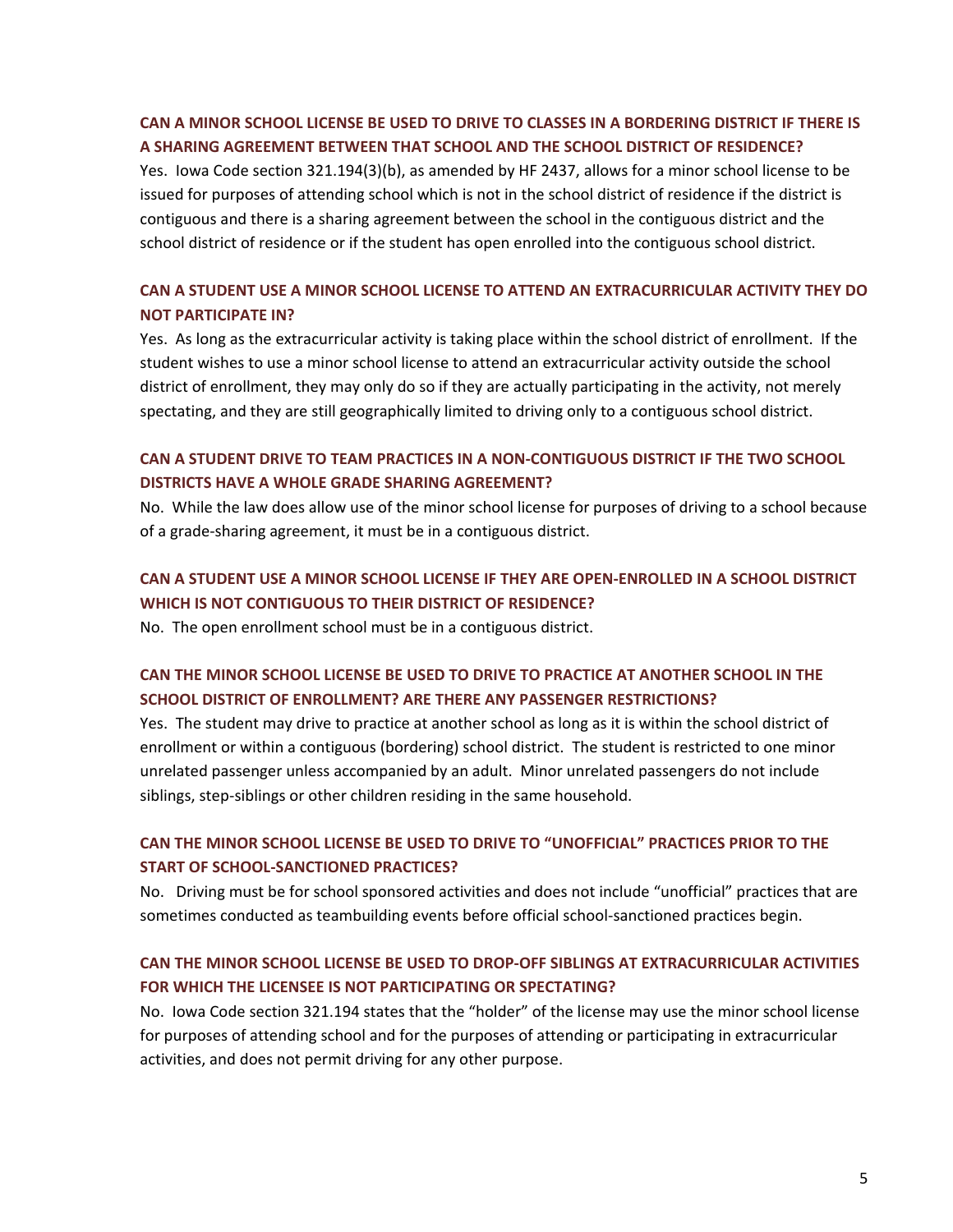#### **CAN THE MINOR SCHOOL LICENSE BE USED TO DRIVE TO WORK?**

No. Iowa Code 321.194 states that the "holder" of the license may use the minor school license for purposes of attending school and for the purposes of attending or participating in extracurricular activities, and does not permit driving for any other purpose.

#### **HARDSHIP EXEMPTION FROM DRIVER'S EDUCATION**

#### **WHAT IS A HARDSHIP WAIVER FROM DRIVER'S EDUCATION?**

Iowa Code section 321.194 requires all applicants for a minor school license to have completed driver's education unless the applicant demonstrates to the department that completion of the course would impose a hardship on the applicant.

Administrative rule 761‐602.26(3) outlines the requirements of the hardship exemption from driver's education for applicants of a minor school license. The rule provides an applicant is not required to have completed an approved driver education course if the applicant demonstrates to the satisfaction of the department that completion of the course would impose a hardship upon the applicant; however, the applicant must meet all other requirements for a school license.

### "Hardship" means:

(1) If the applicant is 14 years old, that a driver education course will not begin at the applicant's school(s) of enrollment or at a public school in the applicant's district of residence within one year following the applicant's fourteenth birthday; or

(2) If the applicant is 15 years old, that a driver education course will not begin at the applicant's school(s) of enrollment or at a public school in the applicant's district of residence within six months following the applicant's fifteenth birthday; or

(3) If the applicant is between 16 and 18 years old, that a driver education course is not offered at the applicant's school(s) of enrollment or at a public school in the applicant's district of residence at the time the request for hardship status is submitted to the department; or

(4) That the applicant is permanently handicapped. In this rule, "handicapped" means that, because of a disability or impairment, the applicant is unable to walk in excess of 200 feet unassisted or cannot walk without causing serious detriment or injury to the applicant's health.

"Demonstrates to the satisfaction of the department" means that the department has received written proof that a hardship exists, signed by the applicant's parent, custodian or guardian and by the superintendent of the applicant's school, the chairperson of the school board, or the principal of the applicant's school if authorized by the superintendent.

### **IS AN AFFIDAVIT STILL REQUIRED FOR A HARDSHIP WAIVER OF DRIVER EDUCATION?**

No. The rules no longer require the hardship waiver request to be in affidavit form. Instead, the parent or guardian may provide written proof that a hardship exists.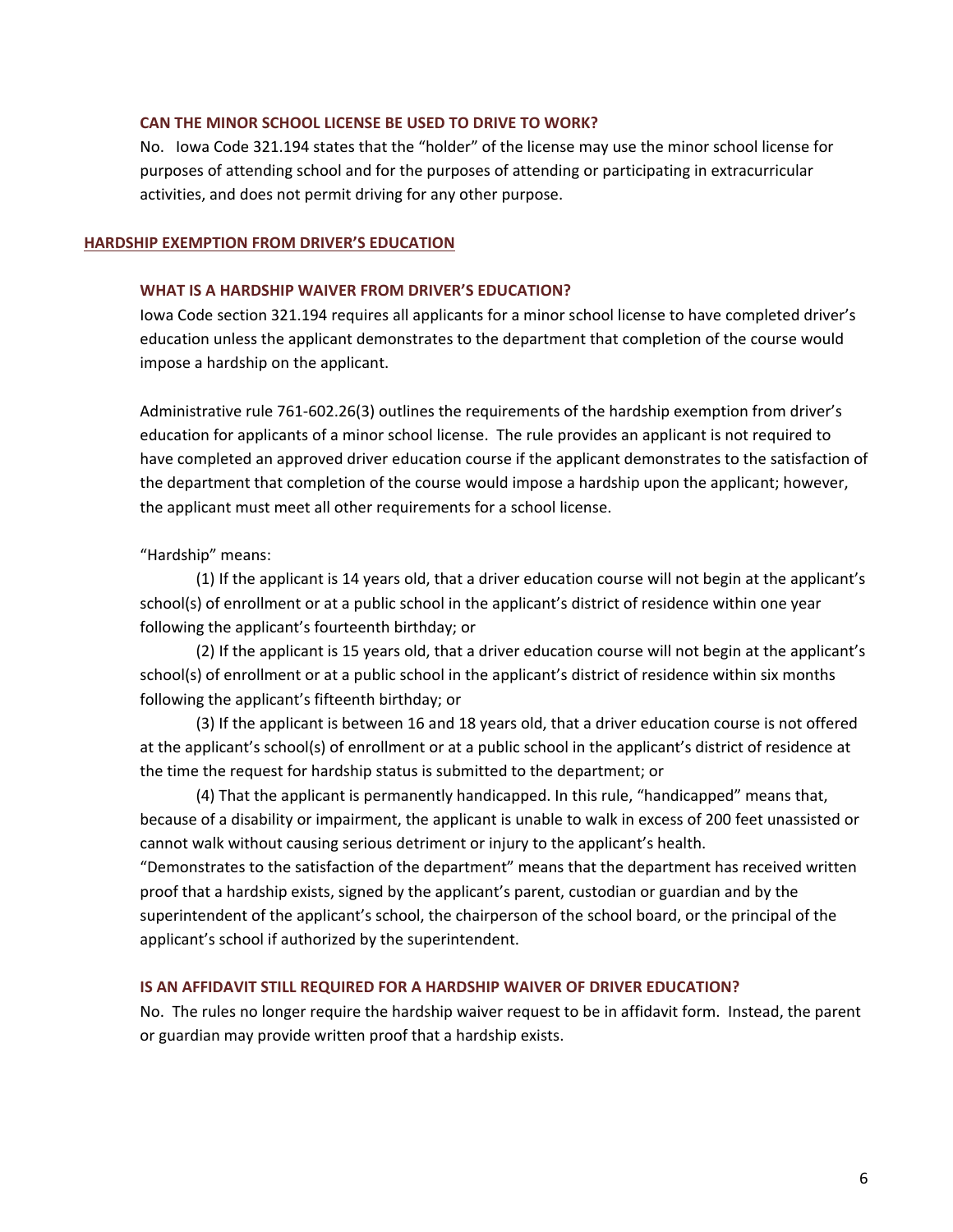### **WHO MUST SIGN THE HARDSHIP WAIVER OF DRIVER EDUCATION?**

The written proof must be signed by the parent or guardian and by the superintendent of the applicant's school, the chairperson of the school board, or the principal of the applicant's school if authorized by the superintendent.

#### **DOES THE HARDSHIP WAIVER PROCESS WAIVE DRIVER EDUCATION FOR AN INTERMEDIATE LICENSE?**

No. Driver's education is required by Iowa Code section 321.180B, and there is no statutory provision for a waiver for an intermediate license.

#### **MINORS WITH DIVORCED OR SEPARATED PARENTS**

# **CAN ANY STUDENT WHO IS ELIGIBLE FOR A MINOR SCHOOL LICENSE COMPLETE THE FORM AND DRIVE TO AND FROM BOTH PARENT'S HOMES IF THEIR PARENTS ARE LEGALLY DIVORCED OR SEPARATED REGARDLESS OF WHERE THEIR PARENTS LIVE?**

No. The additional parent's address must be within the school district or a contiguous school district of where the student attends school. If a parent's address is outside of these zones, the student may not drive from that parent's home.

### **CAN THE STUDENT DRIVE BETWEEN THEIR PARENT'S HOMES?**

No. As stated on the minor school license affidavit, the student may not drive between two residential addresses. A student may drive to and from "Address 1" and approved school and extracurricular activities and to and from "Address 2" and approved school and extracurricular activities, but they may not drive from one residential address to another as there is no legal authority in Iowa Code that permits this.

### **IF A STUDENT WHOSE PARENTS ARE LEGALLY DIVORCED OR SEPARATED WISHES TO DRIVE FROM BOTH PARENTS HOMES, DO BOTH PARENTS HAVE TO SIGN THE AFFIDAVIT?**

No, only one parent with legal custody needs to sign the form and provide their consent for the license, including driving to both addresses, if applicable. Additionally, the signing parent will be signing under penalty of perjury that the address(es) listed on the form are within the school district or contiguous school district.

# **WILL THE STUDENT'S LICENSE SHOW THE ADDITIONAL ADDRESS THAT THEY CAN DRIVE TO AND FROM?**

Yes, if a student submits a completed affidavit for school license showing they will be driving to and from an additional address of another parent, a restriction will be added to their license and will list the second address that they may drive to and from on the back of their license. This will also help law enforcement understand where the student is eligible to be driving if the student is stopped or involved in a traffic incident.